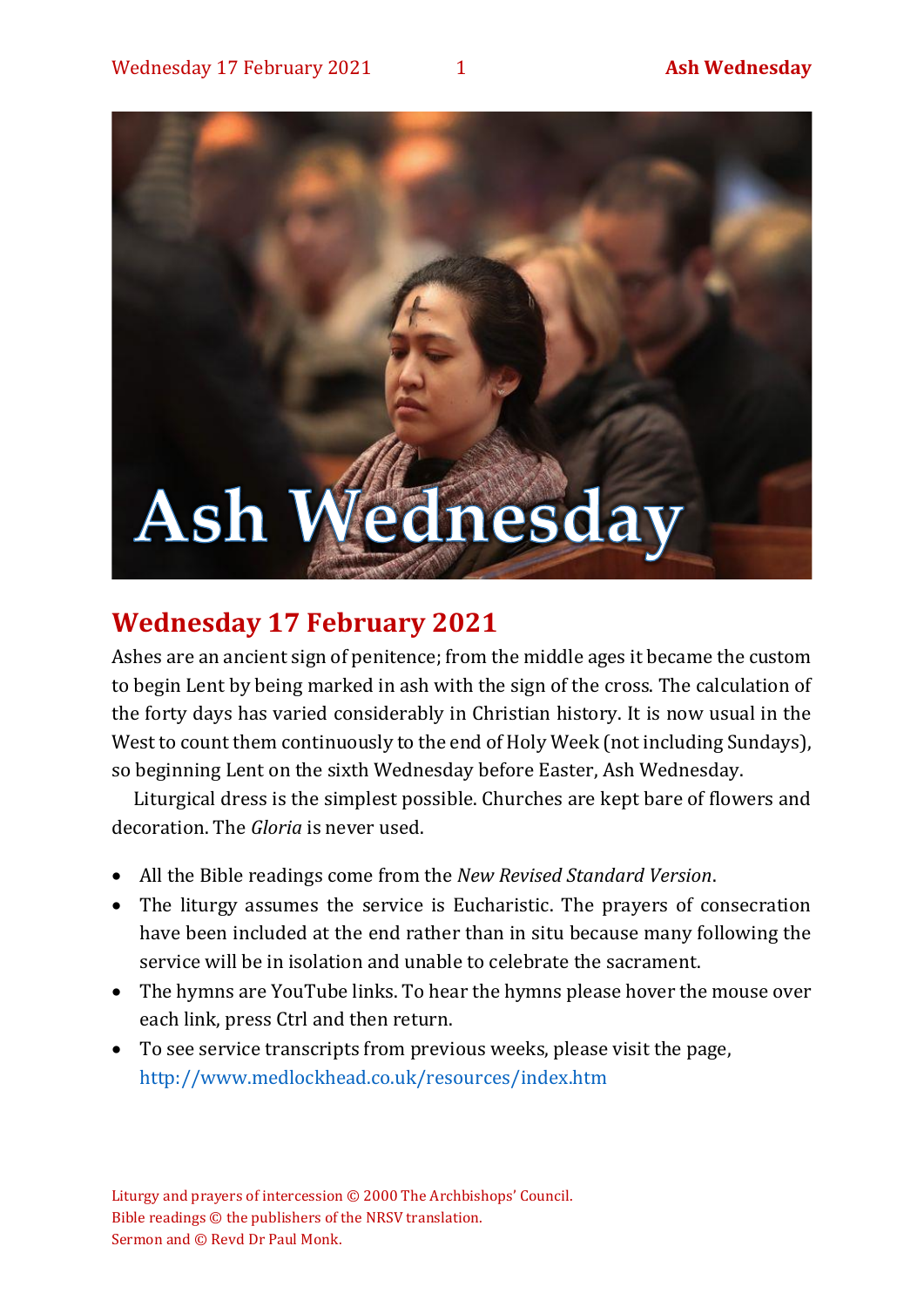### **Introduction and welcome**

HYMN 1 **[Let all mortal flesh keep silence](https://www.youtube.com/watch?v=e2MwVZyHJdo)** (click on this link to hear the hymn)

### **The Welcome**

In the name of the Father, and of the Son, and of the Holy Spirit

All **Amen.**

The Lord be with you

All **And also with you.**

## **Introduction**

Brothers and sisters in Christ, since early days Christians have observed with great devotion the time of our Lord's passion and resurrection and prepared for this by a season of penitence and fasting.

By carefully keeping these days, Christians take to heart the call to repentance and the assurance of forgiveness proclaimed in the gospel, and so grow in faith and in devotion to our Lord.

I invite you, therefore, in the name of the Church, to the observance of a holy Lent, by self-examination and repentance; by prayer, fasting, and self-denial; and by reading and meditating on God's holy word.

All **Holy God, holy and strong, holy and immortal, have mercy upon us.**

## **The Collect for Ash Wednesday**

Let us pray for grace to keep Lent faithfully.

### *Silence*

Almighty and everlasting God, you hate nothing that you have made and forgive the sins of all those who are penitent: create and make in us new and contrite hearts that we, worthily lamenting our sins and acknowledging our wretchedness, may receive from you, the God of all mercy, perfect remission and forgiveness;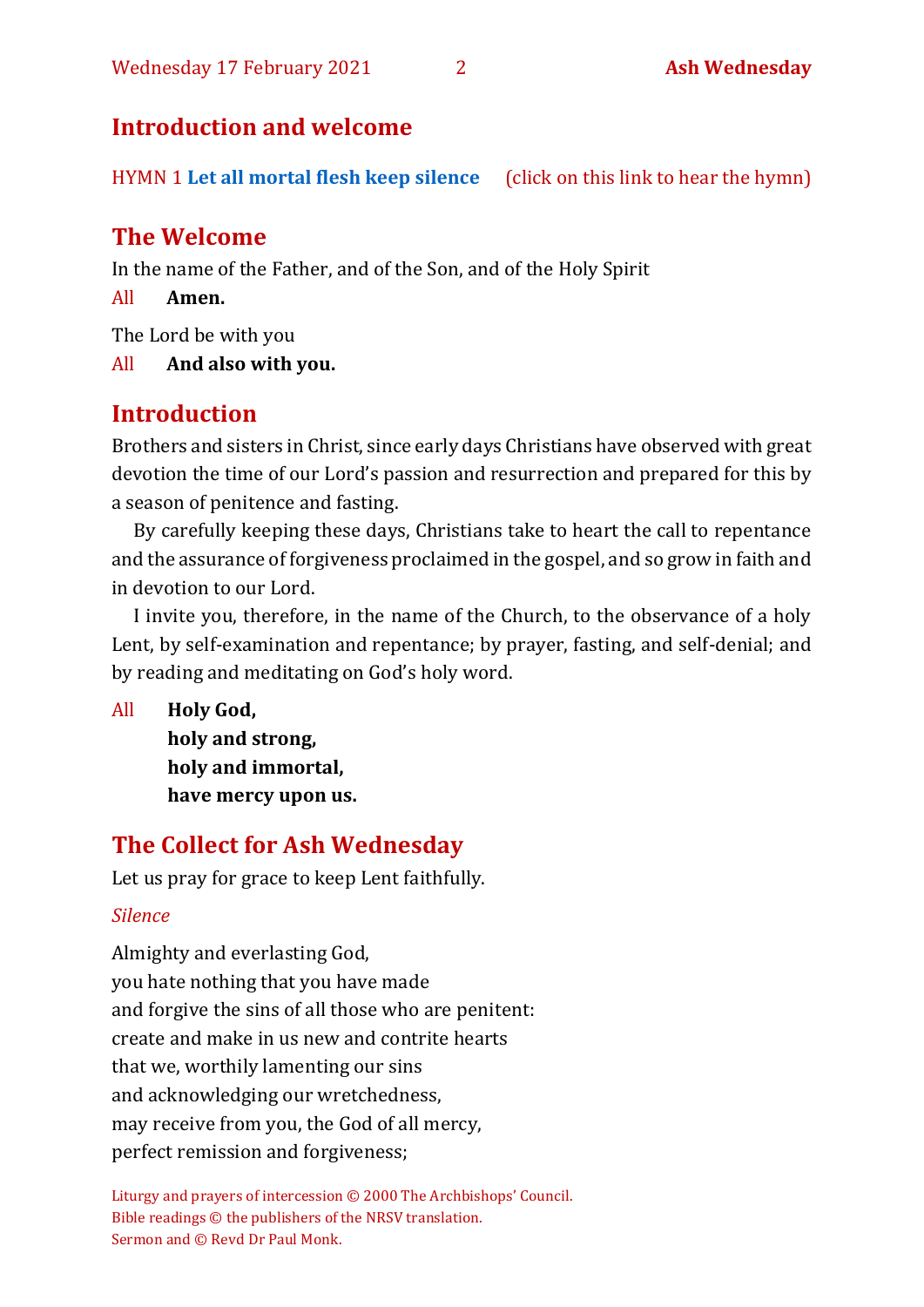through Jesus Christ your Son our Lord, who is alive and reigns with you, in the unity of the Holy Spirit, one God, now and for ever.

### All **Amen**.

### **First reading**

A reading from the book of the Prophet Isaiah Shout out, do not hold back! Lift up your voice like a trumpet! Announce to my people their rebellion, to the house of Jacob their sins. Yet day after day they seek me and delight to know my ways, as if they were a nation that practised righteousness and did not forsake the ordinance of their God; they ask of me righteous judgements, they delight to draw near to God. 'Why do we fast, but you do not see? Why humble ourselves, but you do not notice?' Look, you serve your own interest on your fast-day, and oppress all your workers. Look, you fast only to quarrel and to fight and to strike with a wicked fist. Such fasting as you do today will not make your voice heard on high. Is such the fast that I choose, a day to humble oneself? Is it to bow down the head like a bulrush, and to lie in sackcloth and ashes? Will you call this a fast, a day acceptable to the Lord? Is not *this* the fast that I choose: to loose the bonds of injustice,

to undo the thongs of the yoke,

to let the oppressed go free,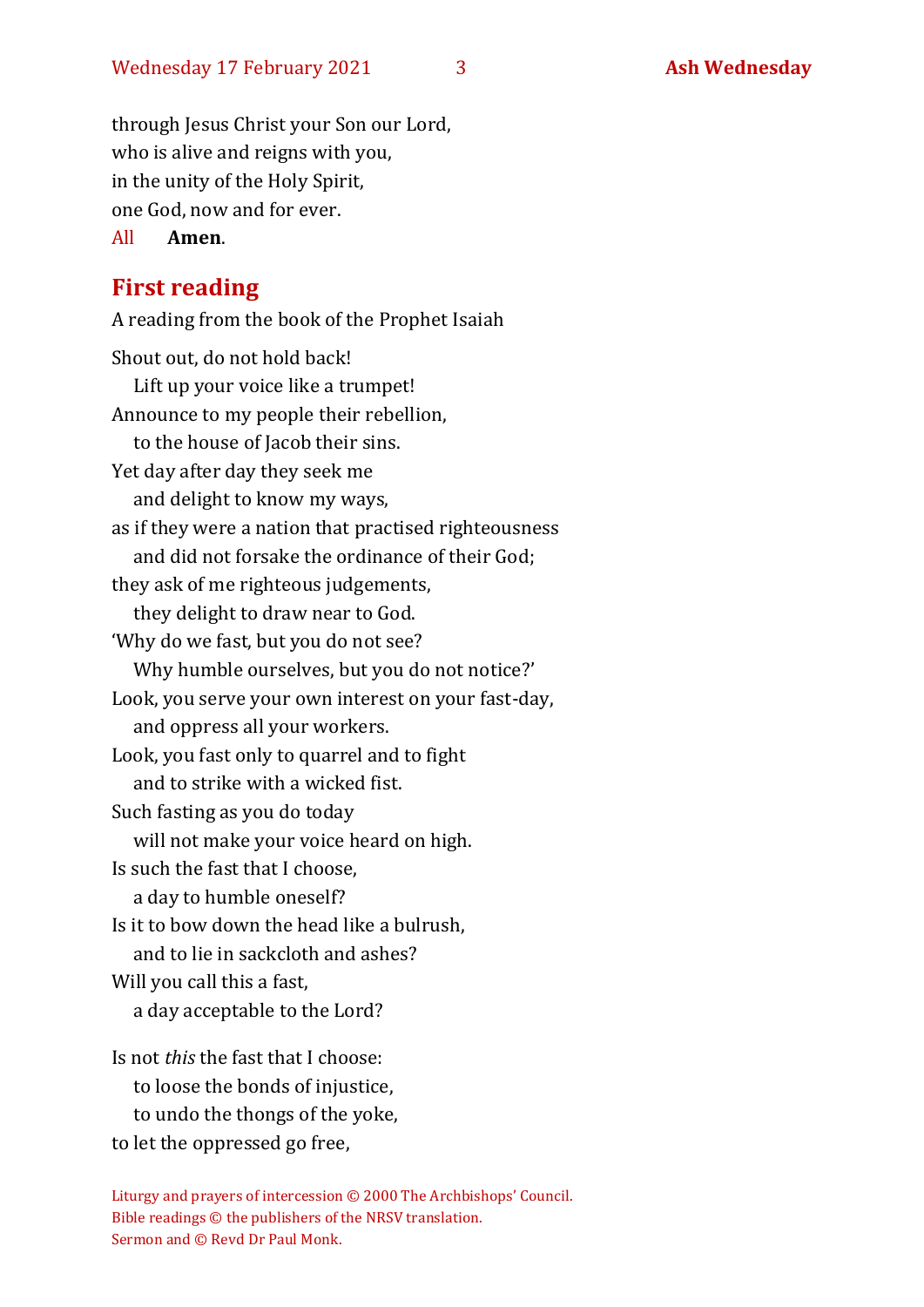and to break every yoke? Is it not to share your bread with the hungry, and bring the homeless poor into your house; when you see the naked, to cover them, and not to hide yourself from your own kin? Then your light shall break forth like the dawn, and your healing shall spring up quickly; your vindicator shall go before you, the glory of the Lord shall be your rear-guard. Then you shall call, and the Lord will answer; you shall cry for help, and he will say, Here I am. If you remove the yoke from among you,

the pointing of the finger, the speaking of evil, if you offer your food to the hungry and satisfy the needs of the afflicted, then your light shall rise in the darkness and your gloom be like the noonday. The Lord will guide you continually, and satisfy your needs in parched places, and make your bones strong; and you shall be like a watered garden, like a spring of water, whose waters never fail Your ancient ruins shall be rebuilt; you shall raise up the foundations of many generations; you shall be called the repairer of the breach, the restorer of streets to live in. *Isaiah 58:1–12* This is the Word of the Lord

All **Thanks be to God.**

### **Second reading**

A reading from St Paul's Second Letter to the Corinthians

We entreat you on behalf of Christ, be reconciled to God. For our sake he made him to be sin who knew no sin, so that in him we might become the righteousness of God. As we work together with him,we urge you also not to accept the grace of God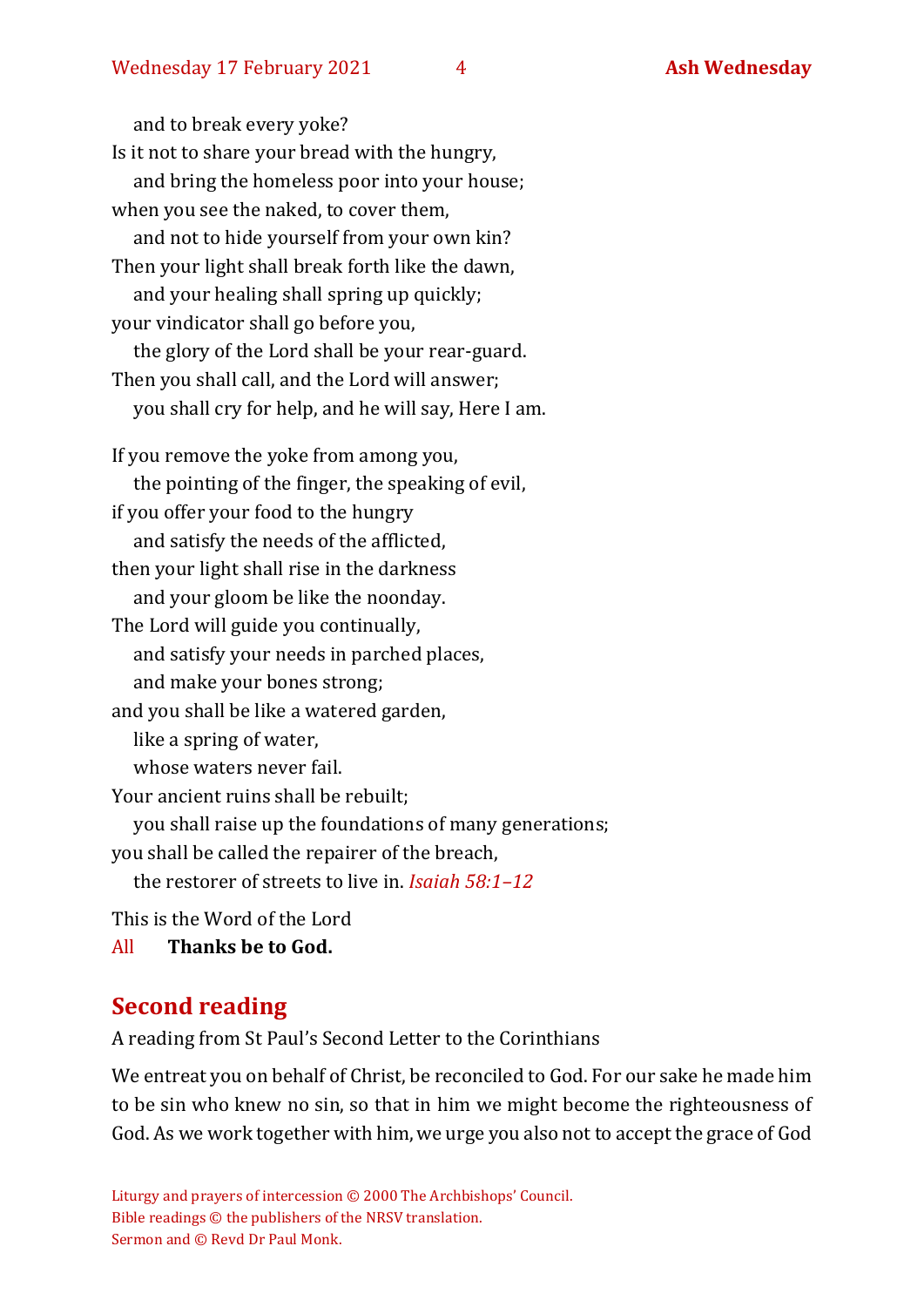in vain. For he says,

'At an acceptable time I have listened to you, and on a day of salvation I have helped you.'

See, now is the acceptable time; see, now is the day of salvation!

We are putting no obstacle in anyone's way, so that no fault may be found with our ministry, but as servants of God we have commended ourselves in every way: through great endurance, in afflictions, hardships, calamities, beatings, imprisonments, riots, labours, sleepless nights, hunger; by purity, knowledge, patience, kindness, holiness of spirit, genuine love, truthful speech, and the power of God; with the weapons of righteousness for the right hand and for the left; in honour and dishonour, in ill repute and good repute. We are treated as impostors, and yet are true; as unknown, and yet are well known; as dying, and see—we are alive; as punished, and yet not killed; as sorrowful, yet always rejoicing; as poor, yet making many rich; as having nothing, and yet possessing everything. *2 Corinthians 5:20b—6:10*

This is the Word of the Lord

All **Thanks be to God.**

HYMN 2 **[Purify my heart](https://www.youtube.com/watch?v=0IvXA0yRDwY)** (please click on this link to hear the hymn)

### **Gospel reading**

Praise to you, O Christ, King of eternal glory. The Lord is a great God, O that today you would listen to his voice. Harden not your hearts. *cf. Psalm 95:3, 8*

### All **Praise to you, O Christ, King of eternal glory.**

Hear the Gospel of our Lord Jesus Christ according to John

### All **Glory to you O Lord.**

Jesus went to the Mount of Olives.

Early in the morning he came again to the temple. All the people came to him and he sat down and began to teach them. The scribes and the Pharisees brought a woman who had been caught in adultery; and making her stand before all of them, they said to him, 'Teacher, this woman was caught in the very act of committing adultery. Now in the law Moses commanded us to stone such women. Now what do you say?' They said this to test him, so that they might have some charge to bring against him. Jesus bent down and wrote with his finger on the ground.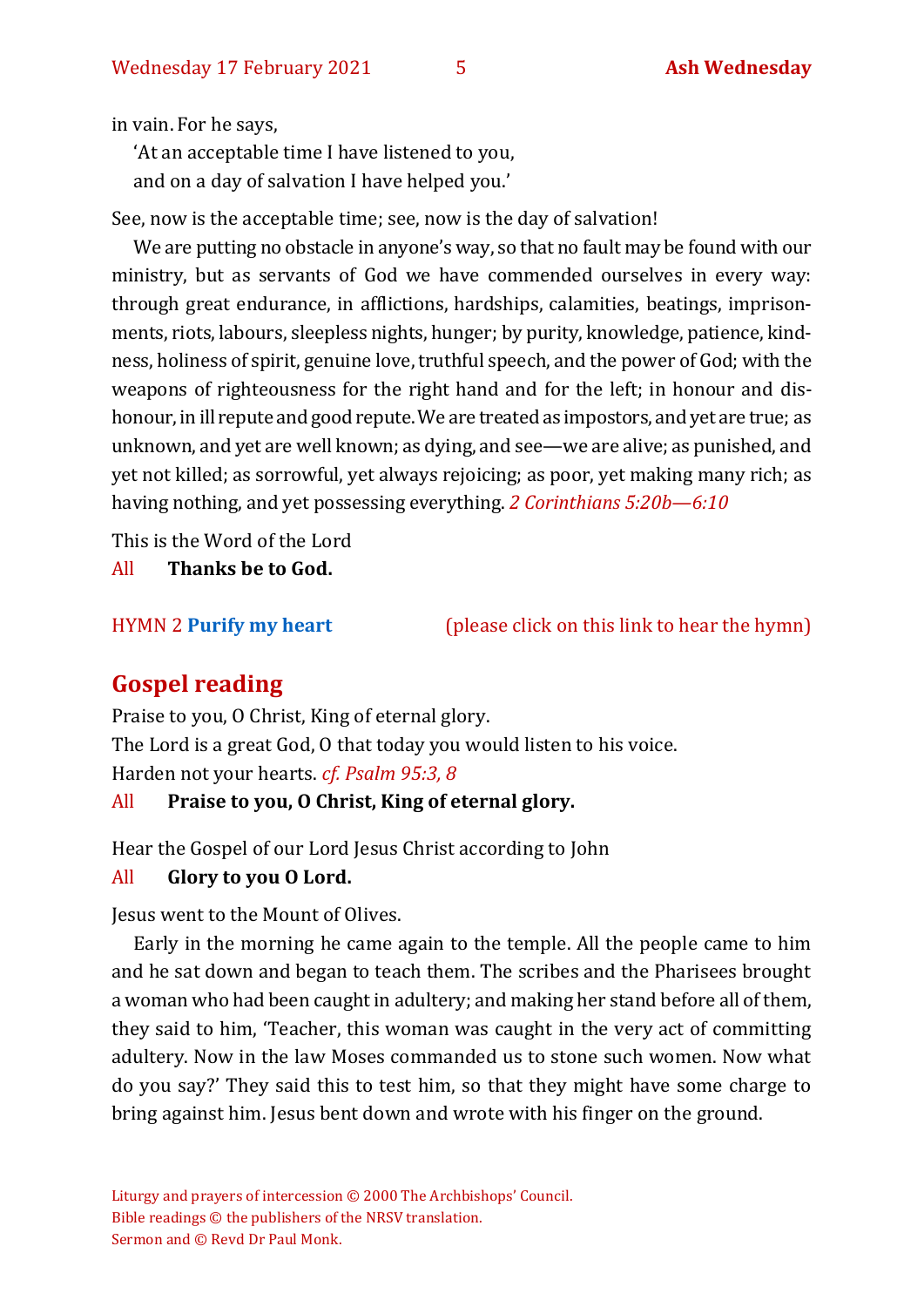When they kept on questioning him, he straightened up and said to them, 'Let anyone among you who is without sin be the first to throw a stone at her.' And once again he bent down and wrote on the ground. When they heard it, they went away, one by one, beginning with the elders; and Jesus was left alone with the woman standing before him.

Jesus straightened up and said to her, 'Woman, where are they? Has no one condemned you?' She said, 'No one, sir.'And Jesus said, 'Neither do I condemn you. Go your way, and from now on do not sin again.' *John 8:1–11*

This is the Gospel of the Lord

### All **Praise to you O Christ.**

### **Sermon**

Every year I put myself through an annual torture as I ask myself: when do I wash off the ash cross drawn on my forehead? The options are obvious: straight after the service, during the day (before the next Zoom; before going shopping; before preparing the evening food); or do I let it stay in place until the end when I sleep?

In effect, that same question underlies the reason for Ash Wednesday because it's the question of human choice. To paraphrase the question above, 'When do I stop being Christian: straight after the service, a second of arbitrary greed during the day, a deliberate choice, a moment of forgetfulness; or does it stay until I sleep?

The cross drawn on our forehead is a visible sign that points to our discipleship. It marks us out as Christ's own like a trademark. But our behaviour is also a sign of our discipleship and is generally just as visible. And the divine CCTV of Heaven sees everything, and records it, even if we hide our sinfulness from friends or family. Scrubbing at a cross of ash is the perfect metaphor for straying from God.

That the cross on our forehead is sign that points beyond itself gives it a sacramental quality. The dark, dusty ash is outward and visible while its public display. It has the effect of forcing us to live our discipleship. Quite often, we need to confess our faith and speak words of testimony. This reiteration has the effect of a hammer drill as it helps force our discipleship deeper and deeper into a rebellious soul.

There is another cross on a believer's forehead: it's the mark of baptism drawn in holy oil. Our skin absorbs that oil before the day is old so, like a cross of ash, it is also impermanent. Often, a different cross appears around our neck, jacket lapel, car rear window, etc. Each offers the same opportunities to demonstrate our faith.

This Ash Wednesday, do we keep that cross on our forehead or wash it off? Are we willing for our faith to be visible? Indeed, do we seek to live it each morning?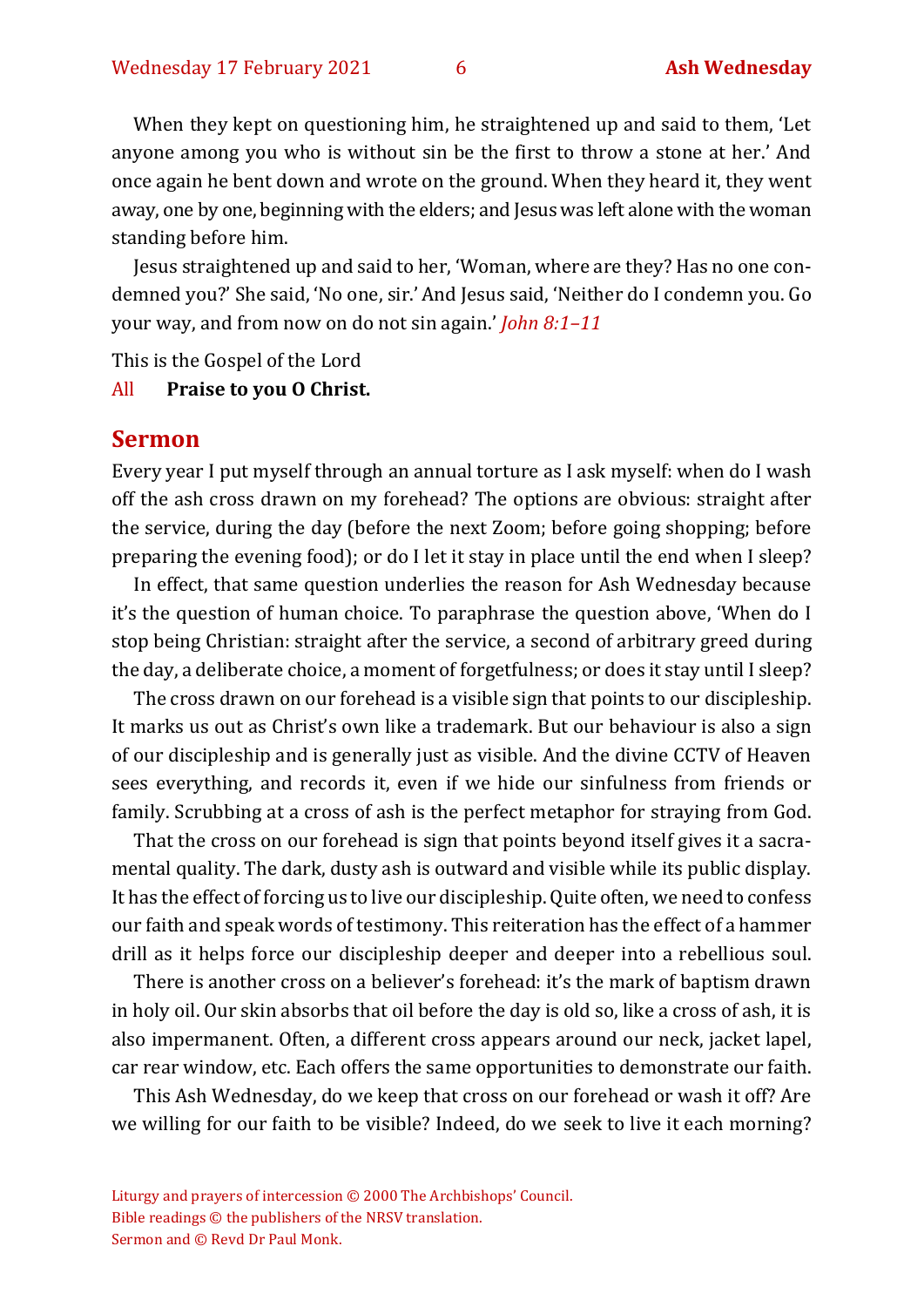# **Self-examination and Confession**

Let us now call to mind our sin and the infinite mercy of God.

God the Father,

### All **have mercy on us.**

God the Son,

### All **have mercy on us.**

God the Holy Spirit,

### All **have mercy on us.**

Trinity of love,

### All **have mercy on us.**

From all evil and mischief; from pride, vanity, and hypocrisy; from envy, hatred, and malice; and from all evil intent,

### All **good Lord, deliver us.**

From sloth, worldliness and love of money; from hardness of heart and contempt for your word and your laws,

### All **good Lord, deliver us.**

From sins of body and mind; from the deceits of the world, the flesh and the devil,

### All **good Lord, deliver us.**

In all times of sorrow; in all times of joy; in the hour of death,

# and at the day of judgement,

### All **good Lord, deliver us.**

By the mystery of your holy incarnation; by your birth, childhood and obedience; by your baptism, fasting and temptation,

### All **good Lord, deliver us.**

By your ministry in word and work; by your mighty acts of power; and by your preaching of the kingdom,

### All **good Lord, deliver us.**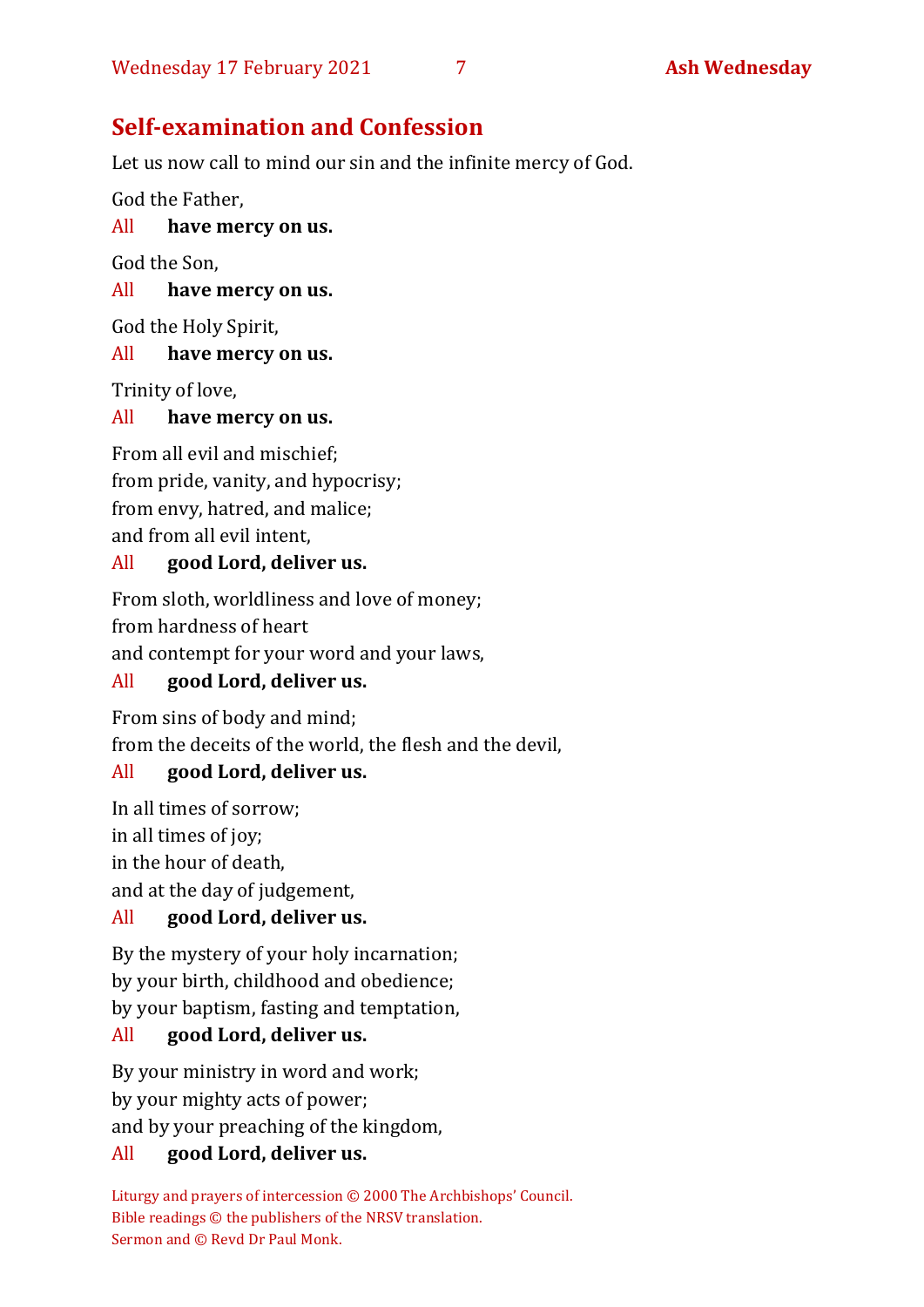By your agony and trial; by your cross and passion; and by your precious death and burial,

### All **good Lord, deliver us.**

By your mighty resurrection; by your glorious ascension; and by your sending of the Holy Spirit,

### All **good Lord, deliver us.**

Give us true repentance; forgive us our sins of negligence and ignorance and our deliberate sins; and grant us the grace of your Holy Spirit to amend our lives according to your holy word.

All **Holy God, holy and strong, holy and immortal, have mercy upon us.**

### Silence

Make our hearts clean, O God;

All **and renew a right spirit within us.**

All **Father eternal, giver of light and grace, we have sinned against you and against our neighbour, in what we have thought, in what we have said and done, through ignorance, through weakness, through our own deliberate fault. We have wounded your love, and marred your image in us. We are sorry and ashamed, and repent of all our sins. For the sake of your Son Jesus Christ, who died for us, forgive us all that is past; and lead us out from darkness to walk as children of light. Amen.**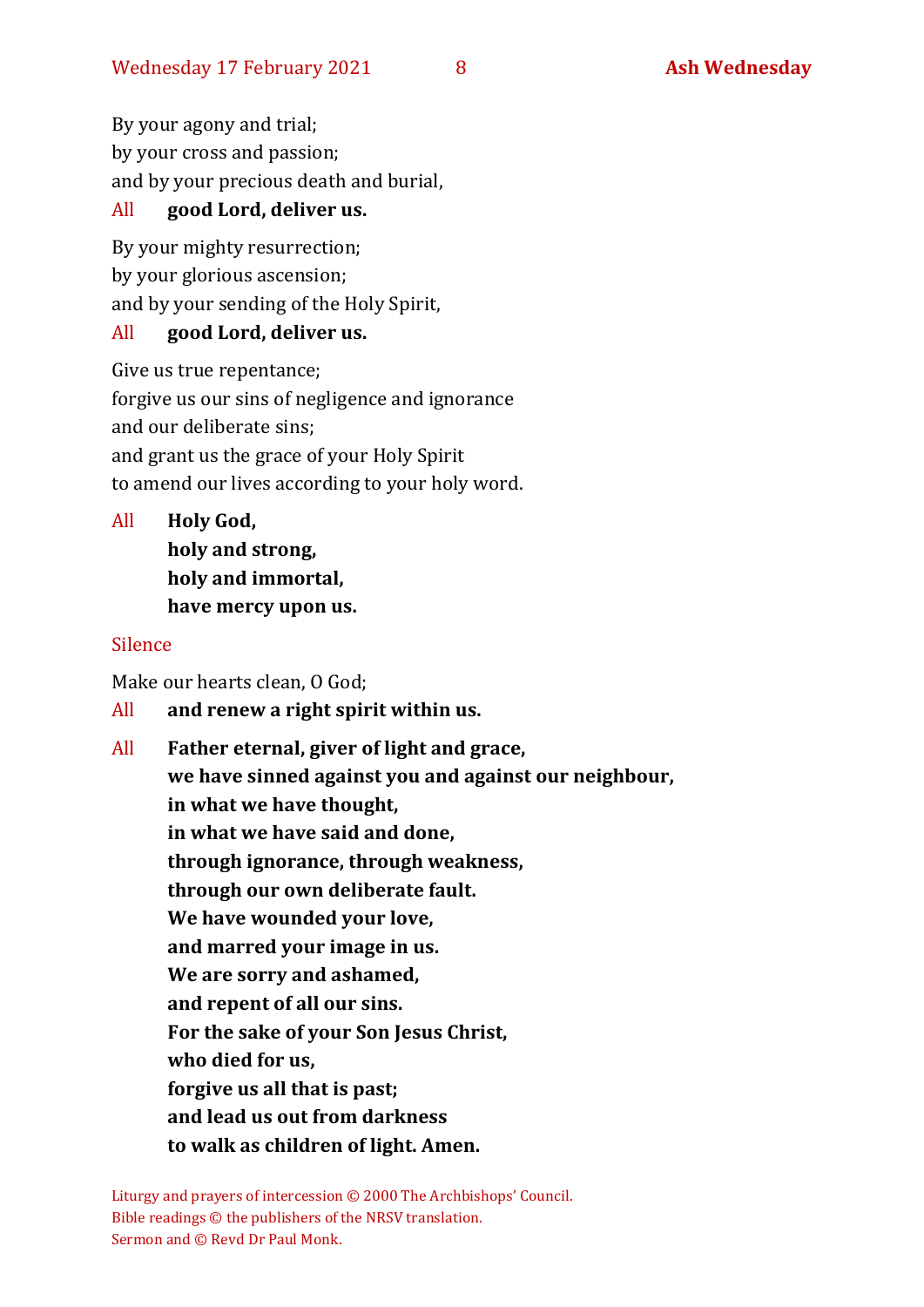### **The Imposition of Ashes**

Dear friends in Christ, I invite you to receive these ashes as a sign of the spirit of penitence with which we shall keep this season of Lent. God our Father, you create us from the dust of the earth: grant that these ashes may be for us a sign of our penitence and a symbol of our mortality; for it is by your grace alone that we receive eternal life in Jesus Christ our Saviour. All **Amen.**

The shape of the cross is marked on the foreheads of those who wish. The cross is drawn with of ash, sometimes mixed with oil. At the imposition the minister says to each person

Remember that you are dust, and to dust you shall return. Turn away from sin and be faithful to Christ.

### Silence is kept during the imposition.

God our Father,

the strength of all who put their trust in you, mercifully accept our prayers; and because, in our weakness, we can do nothing good without you, grant us the help of your grace, that in keeping your commandments we may please you, both in will and deed; through Jesus Christ our Lord.

### All **Amen.**

### **Absolution**

The Lord enrich you with his grace, and nourish you with his blessing;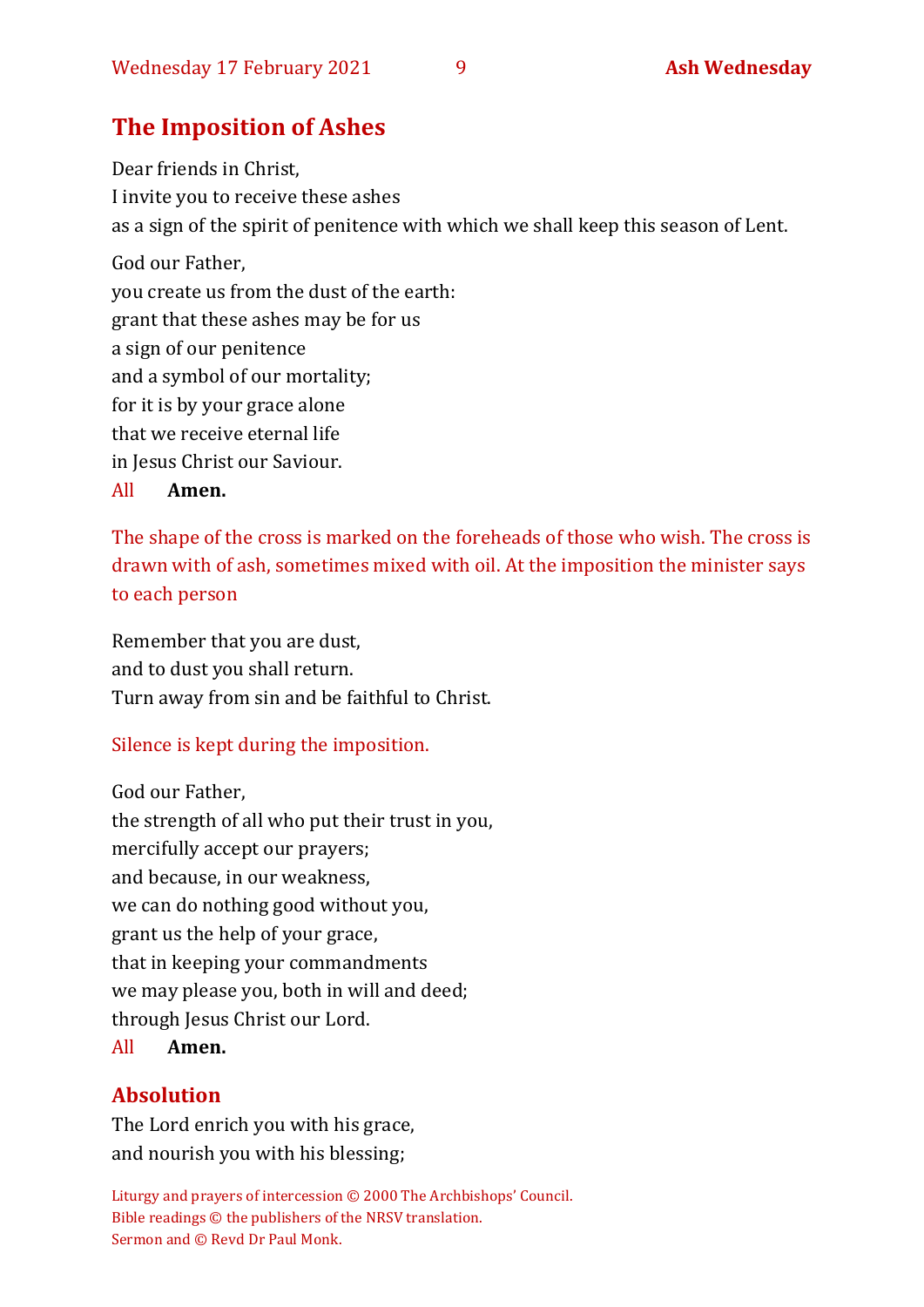the Lord defend you in trouble and keep you from all evil;

the Lord accept your prayers,

and absolve you from your offences,

for the sake of Jesus Christ, our Saviour.

All **Amen**.

# **Prayers of intercession**

With confidence and trust let us pray to the Father. For the one holy catholic and apostolic Church … let us pray to the Father. Lord of compassion,

### All **in your mercy hear us.**

For the mission of the Church, that in faithful witness it may preach the Gospel to the ends of the earth, let us pray to the Father. Lord of compassion,

### All **in your mercy hear us.**

For those preparing for baptism … and for their teachers and sponsors, let us pray to the Father. Lord of compassion,

### All **in your mercy hear us.**

For peace in the world …

that a spirit of respect and reconciliation may grow

among nations and peoples,

let us pray to the Father.

Lord of compassion,

### All **in your mercy hear us.**

For the poor, the persecuted, the sick, and all who suffer …

for refugees, prisoners, and all in danger;

that they may be relieved and protected,

let us pray to the Father.

Lord of compassion,

## All **in your mercy hear us.**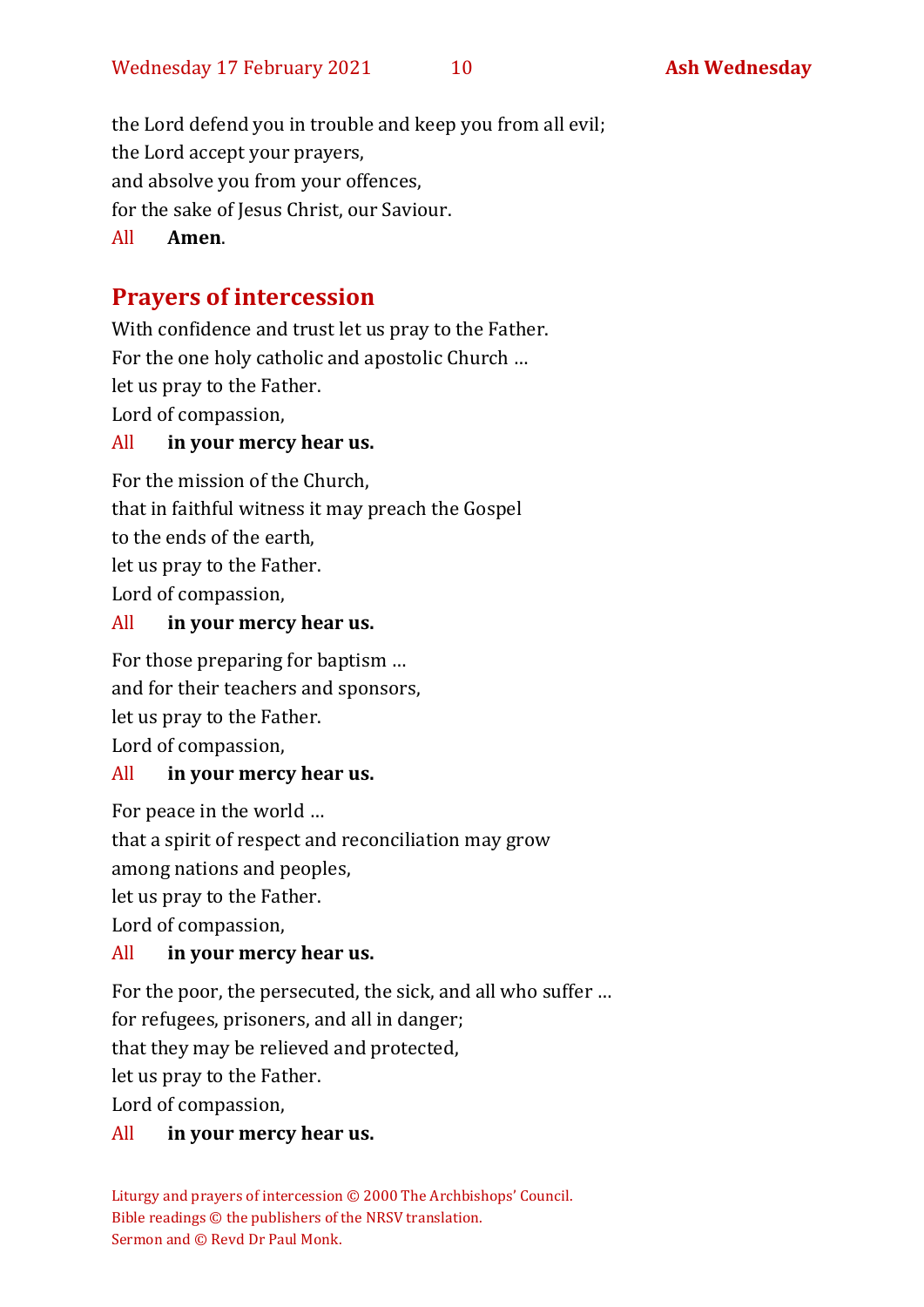For those whom we have injured or offended, let us pray to the Father. Lord of compassion,

### All **in your mercy hear us.**

For grace to amend our lives and to further the reign of God,

let us pray to the Father.

Lord of compassion,

### All **in your mercy hear us.**

In communion with all those who have walked in the way of holiness …

let us pray to the Father.

Lord of compassion,

### All **in your mercy hear us.**

God our Father,

in your love and goodness you have taught us to come close to you in penitence

with prayer, fasting and generosity;

accept our Lenten discipline,

and when we fall by our weakness,

raise us up by your unfailing mercy;

through Jesus Christ our Lord.

### All **Amen.**

Merciful Father,

All **accept these prayers for the sake of your Son, our Saviour Jesus Christ. Amen.**

### **The peace**

Since we are justified by faith, we have peace with God through our Lord Jesus Christ, who has given us access to his grace.

The peace of the Lord be always with you,

### All **And also with you.**

### HYMN 3 **[I will wait for your peace](https://youtu.be/eUwyOWTY8_Y)** (please click on this link to hear the hymn)

### The liturgy of the Communion Service appears below.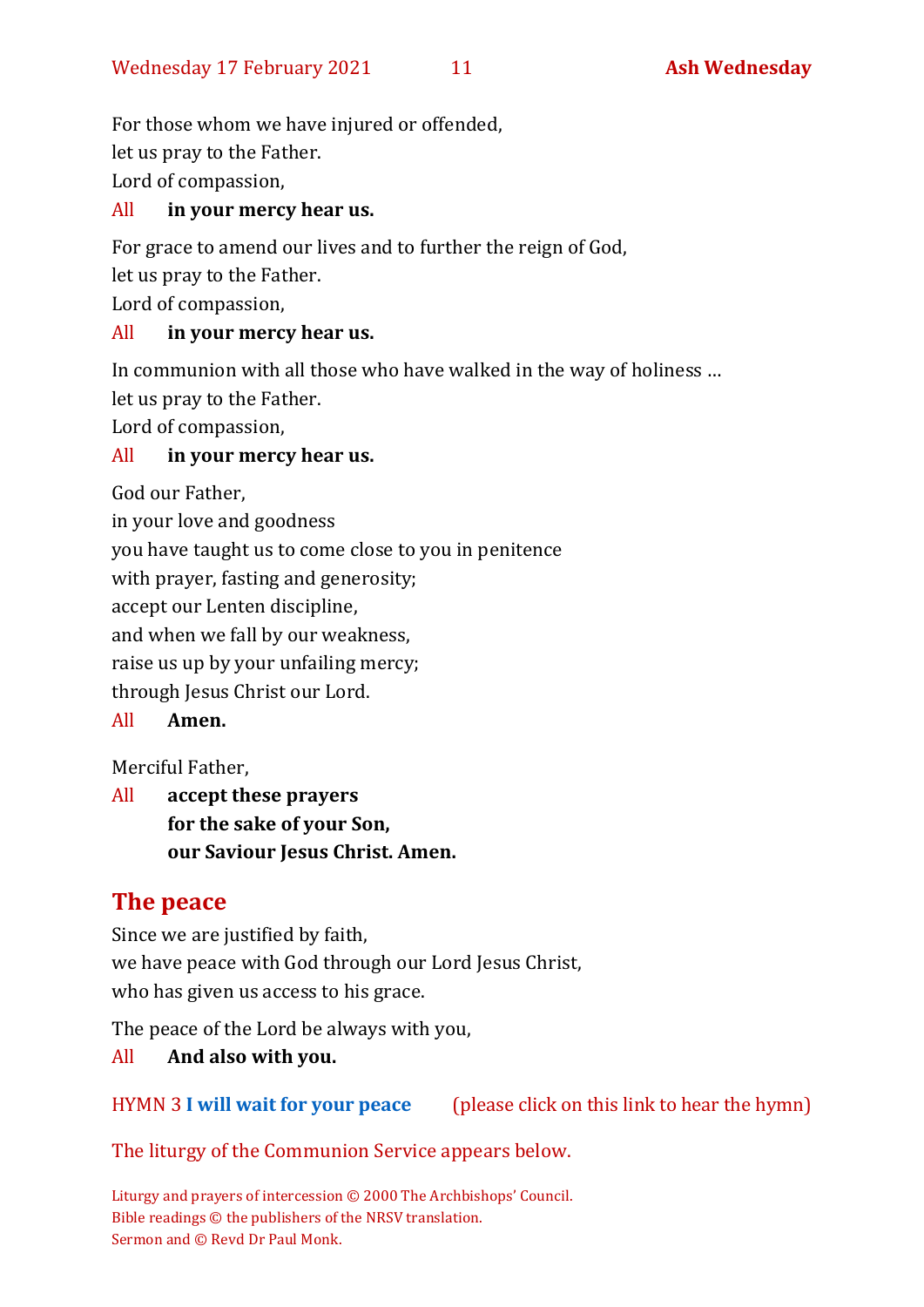# The Dismissal

This is love, not that we loved God,

```
All but that he loved us and sent his Son.
```
He is the sacrifice for our sins,

All **that we might live through him.**

If God loves us so much

All **we ought to love one another.**

If we love one another

All **God lives in us.** *cf. 1 John 4:12*

## **The Dismissal Gospel**

Hear the Gospel of our Lord Jesus Christ according to Luke.

### All **Glory to you, O Lord.**

Jesus said, 'Which one of you, having a hundred sheep and losing one of them, does not leave the ninety-nine in the wilderness and go after the one that is lost until he finds it? When he has found it, he lays it on his shoulders and rejoices. And when he comes home, he calls together his friends and neighbours, saying to them, "Rejoice with me, for I have found my sheep that was lost." Just so, I tell you, there will be more joy in heaven over one sinner who repents than over ninety-nine righteous people who need no repentance.' *Luke 15:4–7*

This is the Gospel of the Lord.

### All **Praise to you, O Christ.**

Christ give you grace to grow in holiness, to deny yourselves, take up your cross, and follow him; and the blessing and the blessing of God the Almighty: Father, Son, and Holy Spirit, be with you now and remain with you always.

### All **Amen.**

HYMN 4 **[Nunc dimittis](https://youtu.be/eRM-nJMRqJo)** (please click on this link to hear the hymn)

Go in peace to love and serve the Lord.

### All **In the name of Christ. Amen.**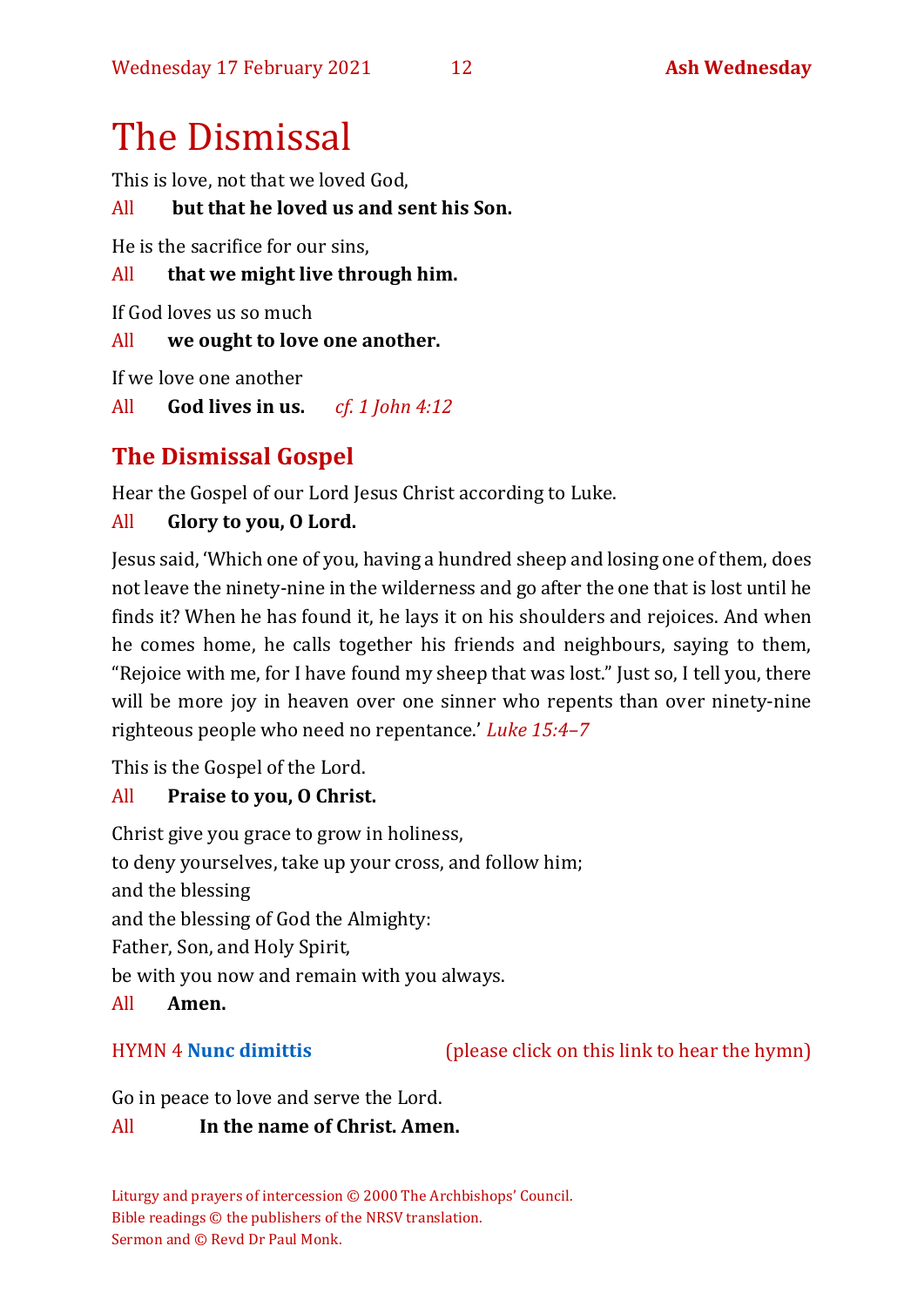# The Liturgy of the Sacrament

### Eucharistic Prayer (prayer E)

The Lord be with you

### All **and also with you.**

Lift up your hearts.

### All **We lift them to the Lord.**

Let us give thanks to the Lord our God.

### All **It is right to give thanks and praise.**

It is indeed right and good to give you thanks and praise, almighty God and everlasting Father, through Jesus Christ your Son. For in these forty days you lead us into the desert of repentance that through a pilgrimage of prayer and discipline we may grow in grace and learn to be your people once again. Through fasting, prayer and acts of service you bring us back to your generous heart. Through study of your holy word you open our eyes to your presence in the world and free our hands to welcome others into the radiant splendour of your love. As we prepare to celebrate the Easter feast with joyful hearts and minds we bless you for your mercy and join with saints and angels for ever praising you and saying:

All **Holy, holy, holy Lord, God of power and might, heaven and earth are full of your glory. Hosanna in the highest. Blessed is he who comes in the name of the Lord. Hosanna in the highest.**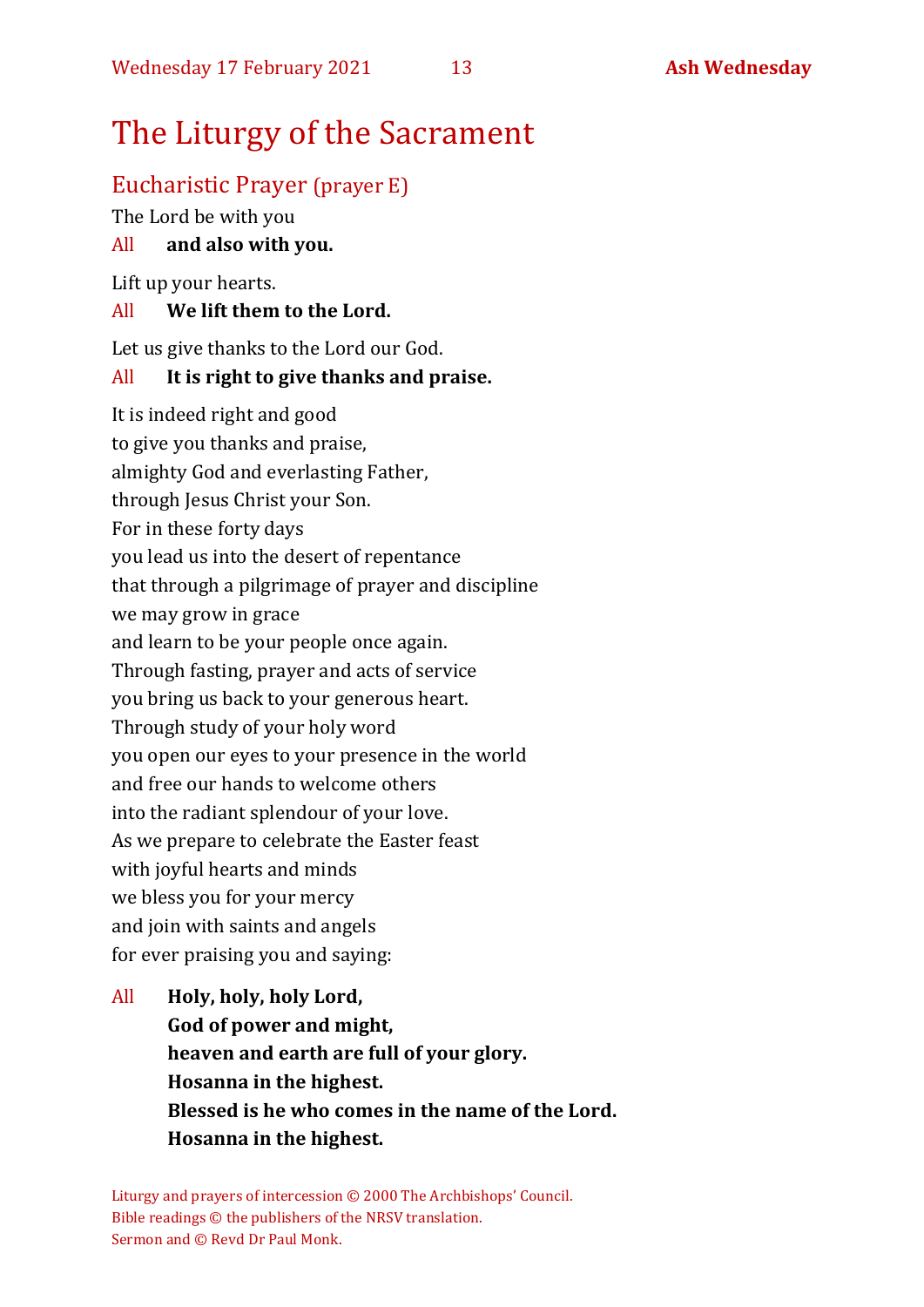We praise and bless you, loving Father, through Jesus Christ, our Lord; and as we obey his command, send your Holy Spirit, that broken bread and wine outpoured may be for us the body and blood of your dear Son.

On the night before he died he had supper with his friends and, taking bread, he praised you. He broke the bread, gave it to them and said: Take, eat; this is my body which is given for you; do this in remembrance of me.

When supper was ended he took the cup of wine. Again he praised you, gave it to them and said: Drink this, all of you; this is my blood of the new covenant, which is shed for you and for many for the forgiveness of sins. Do this, as often as you drink it, in remembrance of me.

So, Father, we remember all that Jesus did, in him we plead with confidence his sacrifice made once for all upon the cross.

Bringing before you the bread of life and cup of salvation, we proclaim his death and resurrection until he comes in glory.

Great is the mystery of faith:

### All **Christ has died. Christ is risen. Christ will come again.**

Lord of all life,

help us to work together for that day

when your kingdom comes

and justice and mercy will be seen in all the earth.

Look with favour on your people,

gather us in your loving arms

and bring us with all the saints

to feast at your table in heaven.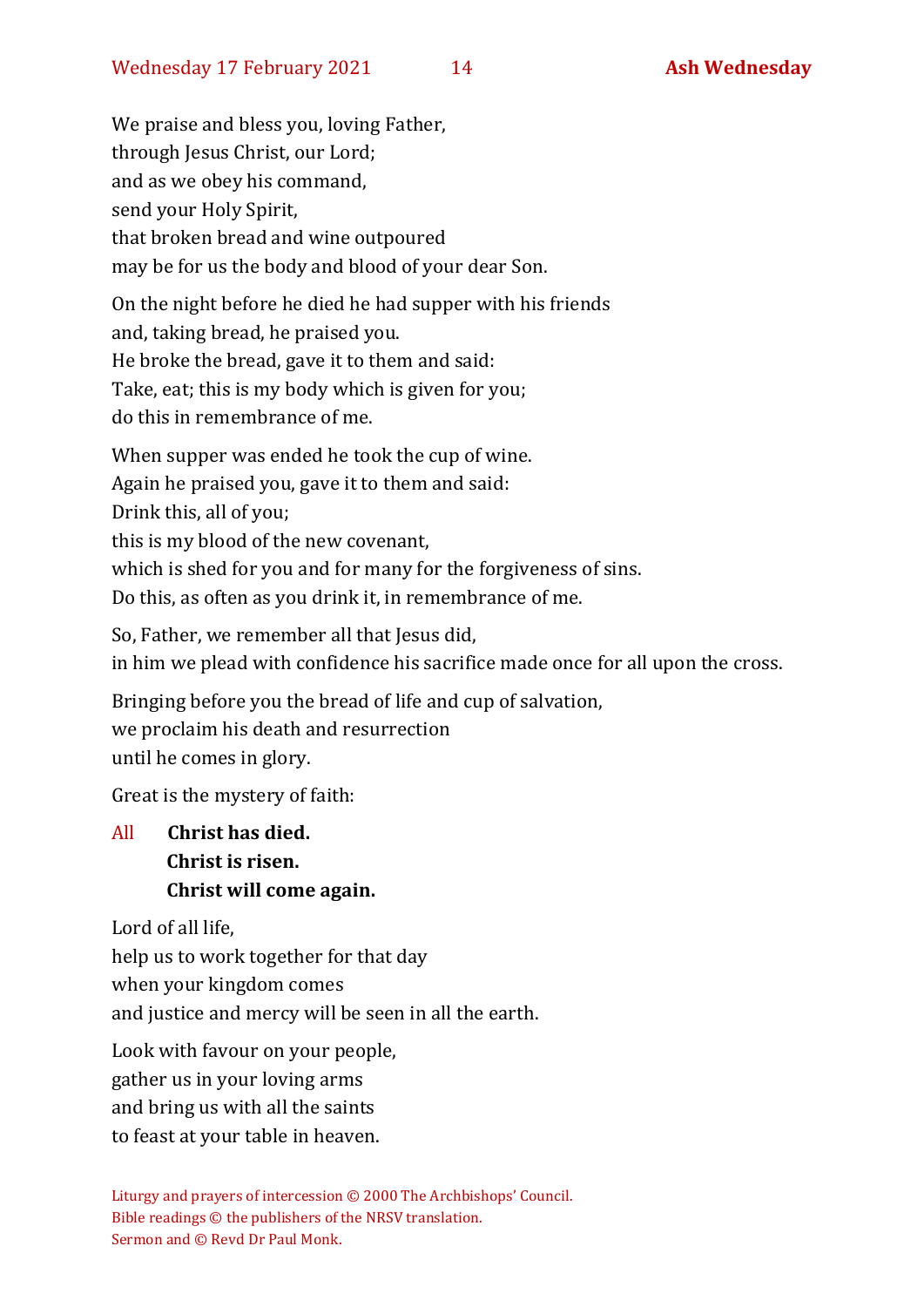Through Christ, and with Christ, and in Christ, in the unity of the Holy Spirit, all honour and glory are yours, O loving Father, for ever and ever.

All **Amen.**

### The Lord's Prayer

As our Saviour taught us, so we pray

All **Our Father in heaven, hallowed be your name, your kingdom come, your will be done, on earth as in heaven. Give us today our daily bread. Forgive us our sins as we forgive those who sin against us. Lead us not into temptation but deliver us from evil. For the kingdom, the power,** 

**and the glory are yours now and for ever. Amen.**

### Breaking of the Bread

We break this bread to share in the body of Christ.

All **Though we are many, we are one body, because we all share in one bread.**

All **Lamb of God,**

**you take away the sin of the world, have mercy on us.**

**Lamb of God, you take away the sin of the world, have mercy on us.**

**Lamb of God, you take away the sin of the world, grant us peace.**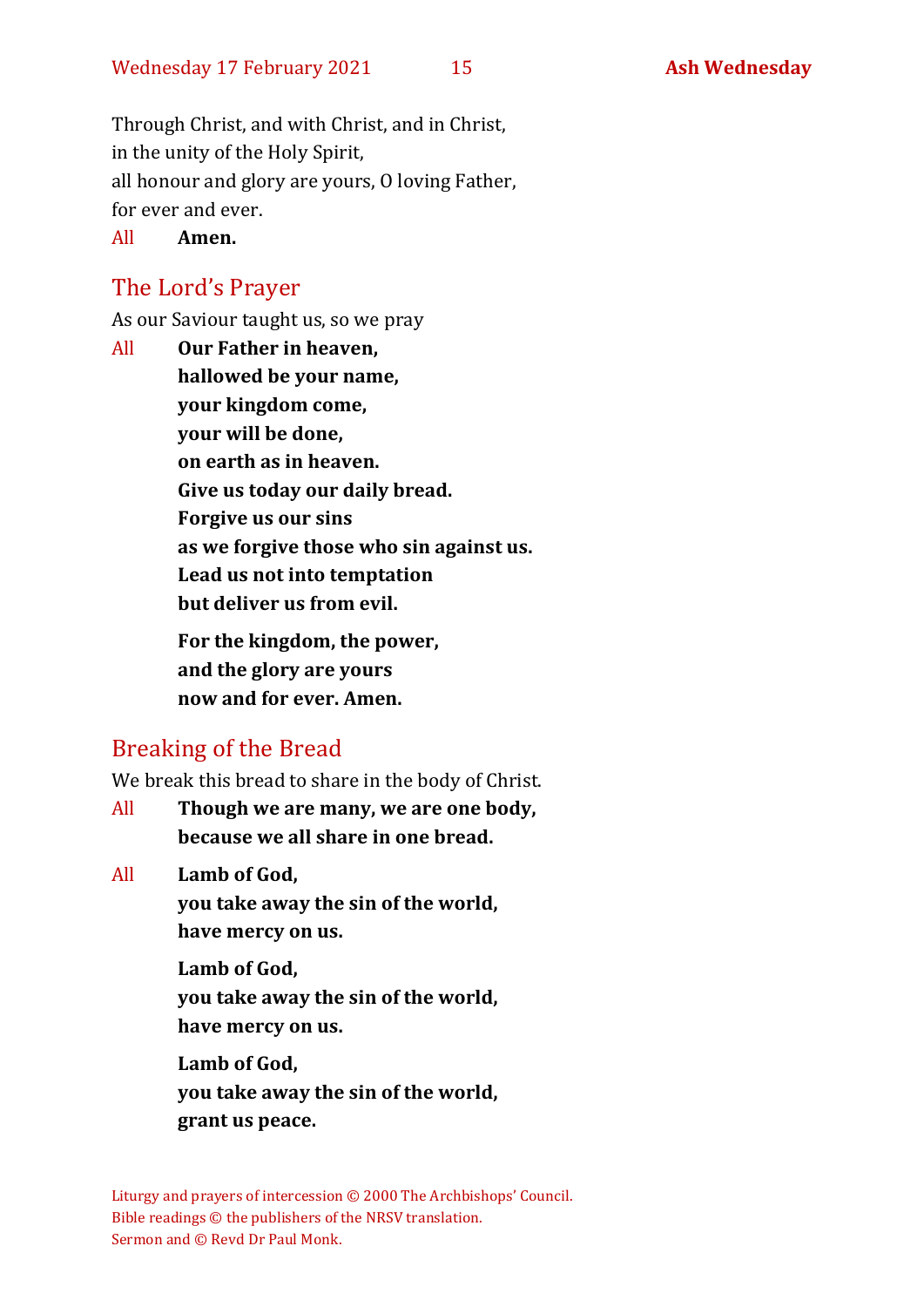Draw near with faith. Receive the body of our Lord Jesus Christ which he gave for you, and his blood which he shed for you. Eat and drink in remembrance that he died for you, and feed on him in your hearts by faith with thanksgiving.

All **We do not presume to come to this your table, merciful Lord, trusting in our own righteousness, but in your manifold and great mercies. We are not worthy so much as to gather up the crumbs under your table. But you are the same Lord whose nature is always to have mercy. Grant us therefore, gracious Lord, so to eat the flesh of your dear Son Jesus Christ and to drink his blood, that our sinful bodies may be made clean by his body and our souls washed through his most precious blood, and that we may evermore dwell in him, and he in us. Amen.**

### Communion is distributed.

### **Prayer after Communion**

Almighty God, you have given your only Son to be for us both a sacrifice for sin and also an example of godly life: give us grace that we may always most thankfully receive these his inestimable gifts, and also daily endeavour to follow the blessed steps of his most holy life; through Jesus Christ our Lord.

### All **Amen**